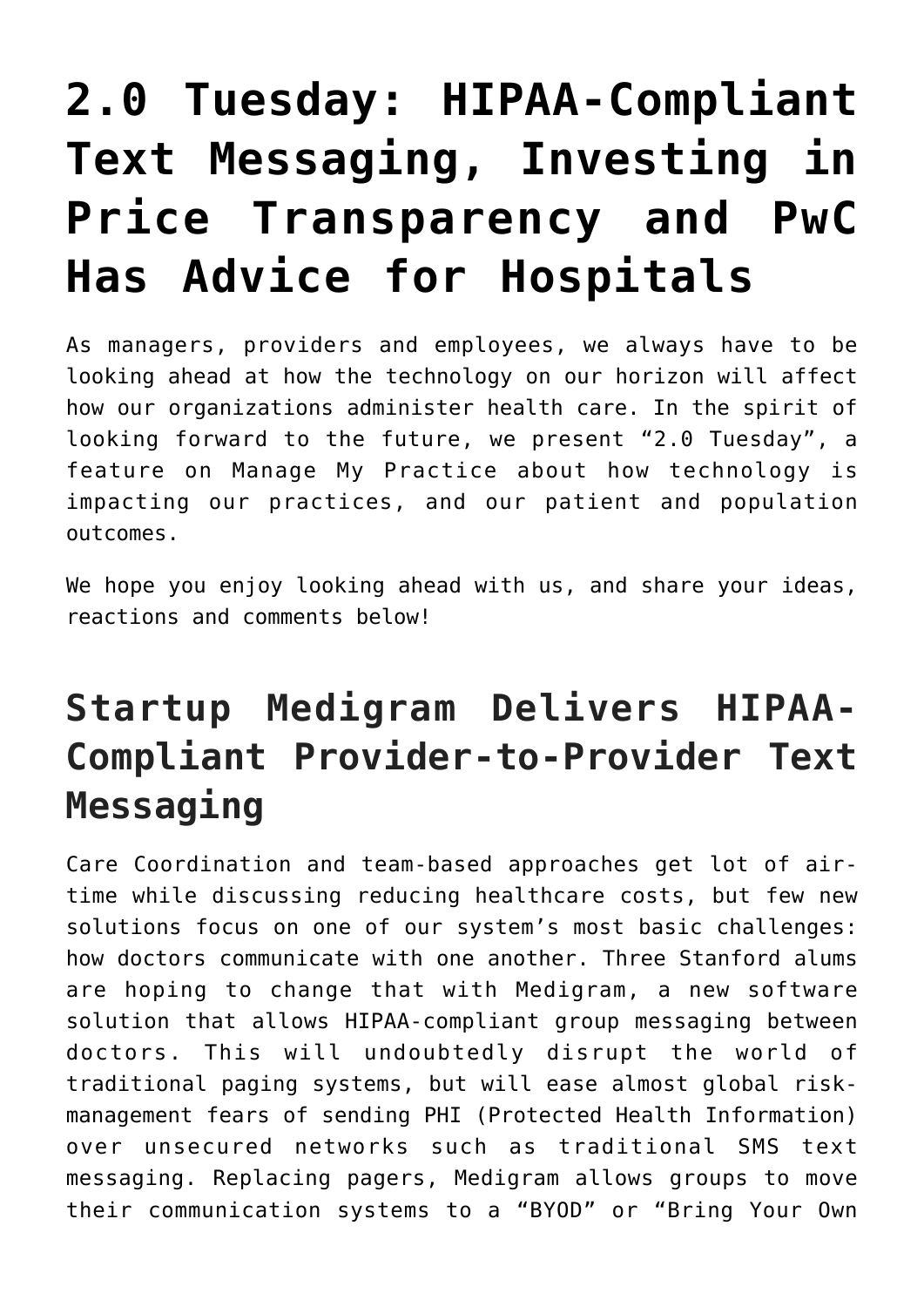Device" approach that would cut down on hardware costs and training time while increasing physician engagement. Medigram is currently in private Beta at three California Hospitals.

(via [iMedicalApps\)](http://www.imedicalapps.com/2012/04/medigram-app-hipaa-text-messaging-doctors/)

## **Healthcare Pricing Tool Castlight gets \$100 Million in Funding to Inform the Consumer Patient**

Another big front in the fight against healthcare costs is transparency in pricing – or the lack thereof. With prices for procedures that can vary widely, it is often very difficult for the patient to make an informed decision as a consumer or even do basic comparison shopping. San Francisco-based startup [Castlight](http://www.castlighthealth.com/) hopes to change that with a web application which offers quality and price information about medical procedures to self-insured employers and their workers who could use this information to save themselves and their companies money. Castlight already has about 40 clients, and recently made headlines when it announced it had raised a cool \$100M in capital to expand its efforts. According to TechCrunch, it is "one of the largest venture rounds for a healthcare IT company on record", with many speculating an IPO is in the works next. Clearly, the problem in Healthcare spending is big enough that those who can find ways to solve it should expect big financial opportunities.

(via [TechCrunch](http://techcrunch.com/2012/05/01/castlight-100m/))

### **PricewaterhouseCoopers Advises Hospitals to Connect Their Social**